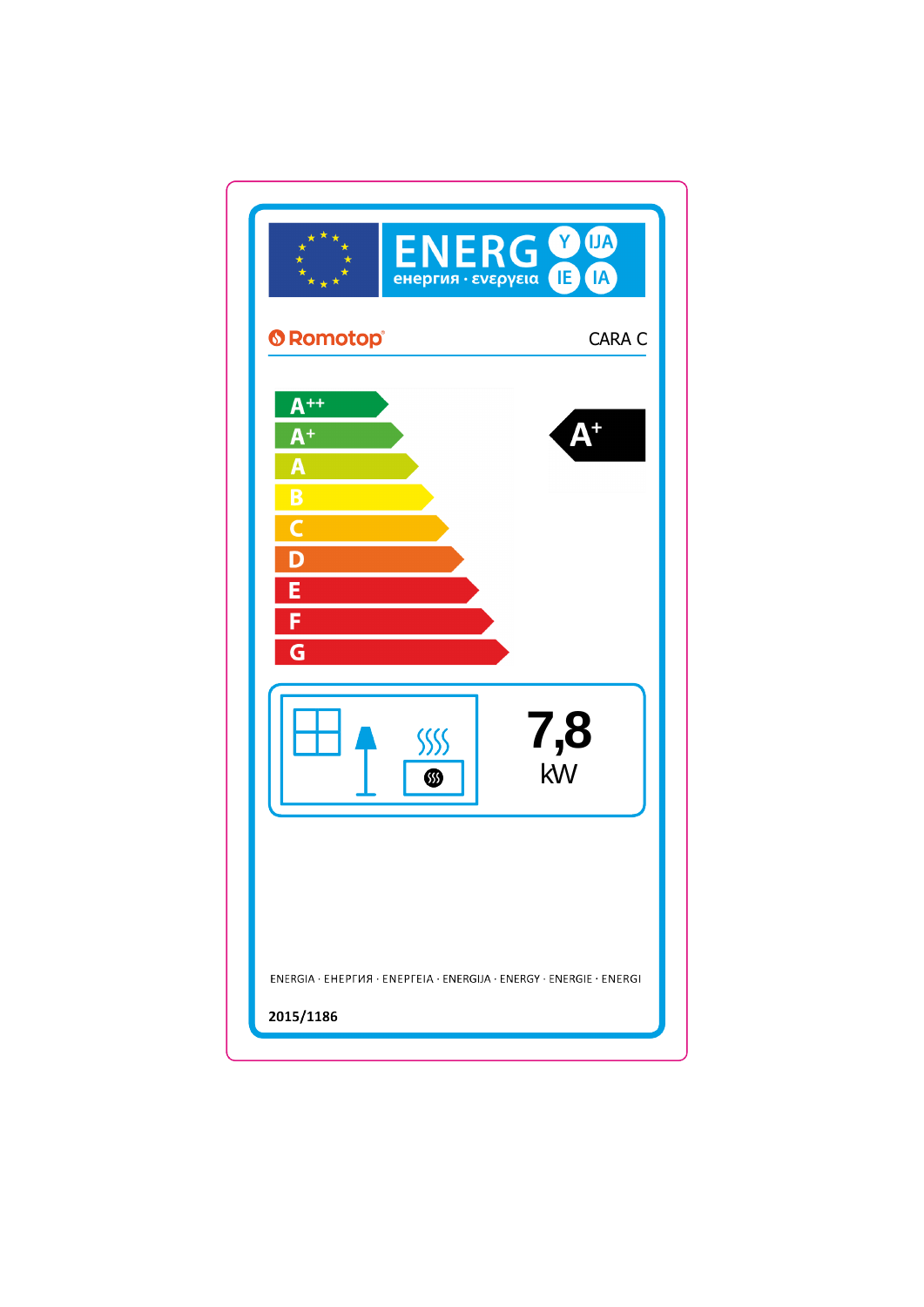

#### **Informační list výrobku dle nařízení EU 2015/1186**

**Údaje v informačním listu lokálního topidla musí být uvedeny v tomto pořadí a musí být obsaženy v brožuře k výrobku nebo jiné dokumentaci poskytované k výrobku.**

| Název nebo ochranná známka dodavatele:             | Romotop spol. s r. o. | Meno dodávateľa alebo jeho ochranná známka:                      | Romotop spol. s r. o. |
|----------------------------------------------------|-----------------------|------------------------------------------------------------------|-----------------------|
|                                                    |                       |                                                                  |                       |
| Identifikační značka modelu používaná dodavatelem: | Cara C 02             | Identifikačný kód modelu dodávateľa:                             | Cara C 02             |
|                                                    |                       |                                                                  |                       |
| Třída energetické účinnosti modelu:                | $A+$                  | Trieda energetickej účinnosti modelu:                            | $A+$                  |
|                                                    |                       |                                                                  |                       |
| Přímý tepelný výkon (kW):                          | 7,8                   | Priamy tepelný výkon (kW):                                       | 7,8                   |
|                                                    |                       |                                                                  |                       |
| Nepřímý tepelný výkon (kW):                        | $\mathbf{0}$          | Nepriamy tepelný výkon (kW):                                     | $\mathbf{0}$          |
|                                                    |                       |                                                                  |                       |
| Index energetické účinnosti EEI:                   | 111                   | Index energetickej účinnosti EEI:                                | 111                   |
|                                                    |                       |                                                                  |                       |
| Energetická účinnost u jmenovitého výkonu (%):     | 82,9                  | Užitočná energetická účinnosť pri menovitom tepelnom výkone (%): | 82,9                  |
|                                                    |                       |                                                                  |                       |
| Energetická účinnost u minimálního zatížení (%):   | Pass                  | Užitočná energetická účinnosť pri minimálnom zaťažení (%):       | <b>Pass</b>           |
|                                                    |                       |                                                                  |                       |
| Zvláštní opatření (při montáži, údržbě):           | viz. Návod            | Opatrenia (pri montáži, údržbe):                                 | pozrite Návod         |

### **Informačný list výrobku podľa nariadenia EU 2015/1186**

**Informácie uvedené v informačnom liste výrobku pre lokálny ohrievač priestoru sa uvádzajú v tomto poradí a musia byť uvedené v brožúre o výrobku alebo v iných dokumentoch pripojených k výrobku.**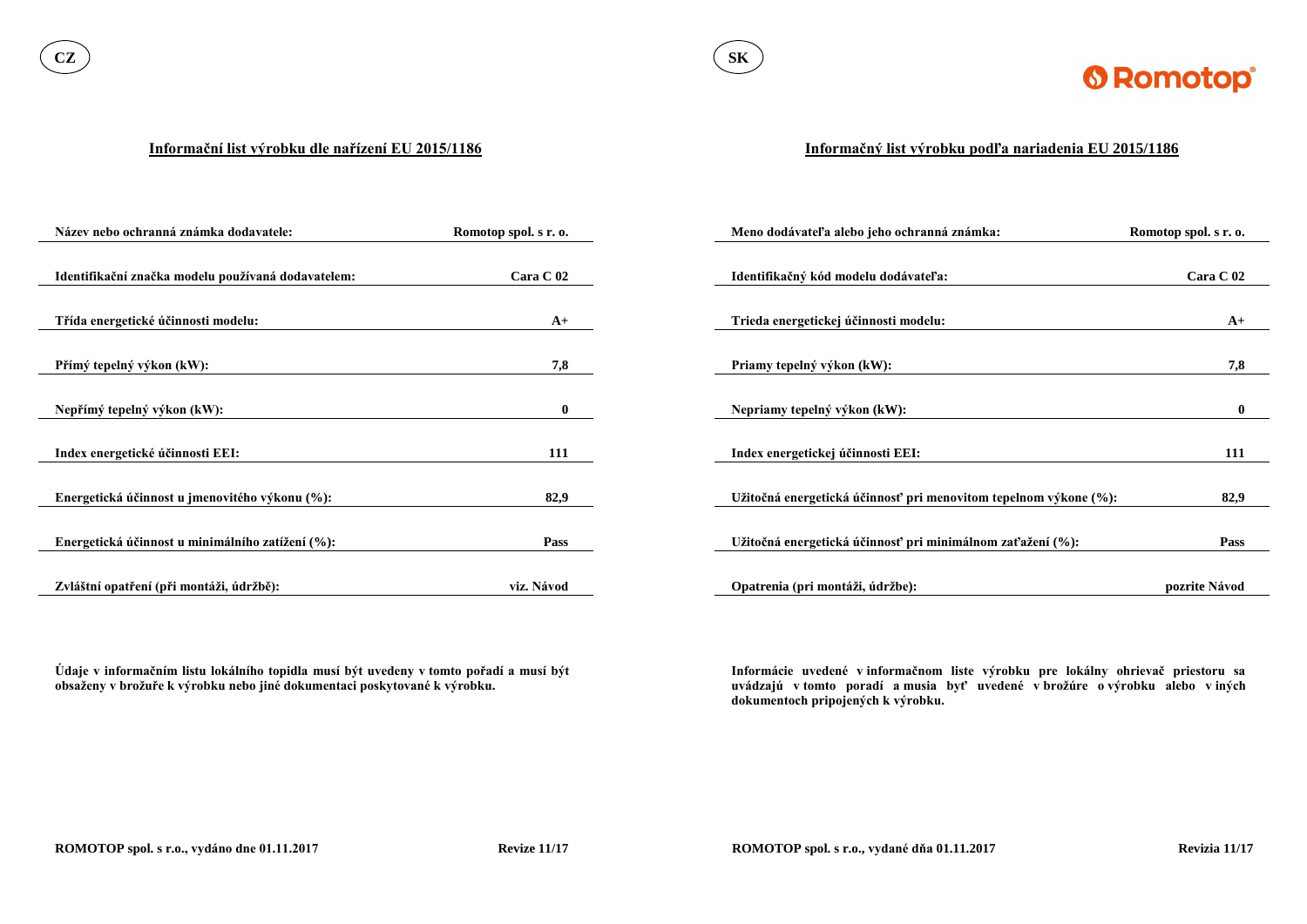**PL**



## **Karta produktu rozporządzenia EU 2015/1186**

| Nazwa dostawcy lub znak towarowy:                          | Romotop spol. s r. o. |
|------------------------------------------------------------|-----------------------|
| Identyfikator modelu dostawcy:                             | Cara C <sub>02</sub>  |
| Klasa efektywności energetycznej modelu:                   | $A+$                  |
| Bezpośrednia moc cieplna produktu (kW):                    | 7,8                   |
| Pośrednia moc cieplna produktu (kW):                       | $\boldsymbol{0}$      |
| Współczynnik efektywności energetycznej EEI:               | 111                   |
| Sprawność użytkowa przy nominalnej mocy cieplnej oraz (%): | 82,9                  |
| Sprawność użytkowa przy minimalnym obciążeniu (%):         | <b>Pass</b>           |
| Srodki specjalne (podczas instalacji, serwisu):            | Partz instrukcje      |

**Informacje w karcie produktu miejscowego ogrzewacza pomieszczeń muszą być podawane w poniższej kolejności oraz zawarte w broszurze dotyczącej produktu lub w innych materiałach dostarczanych wraz z produktem.**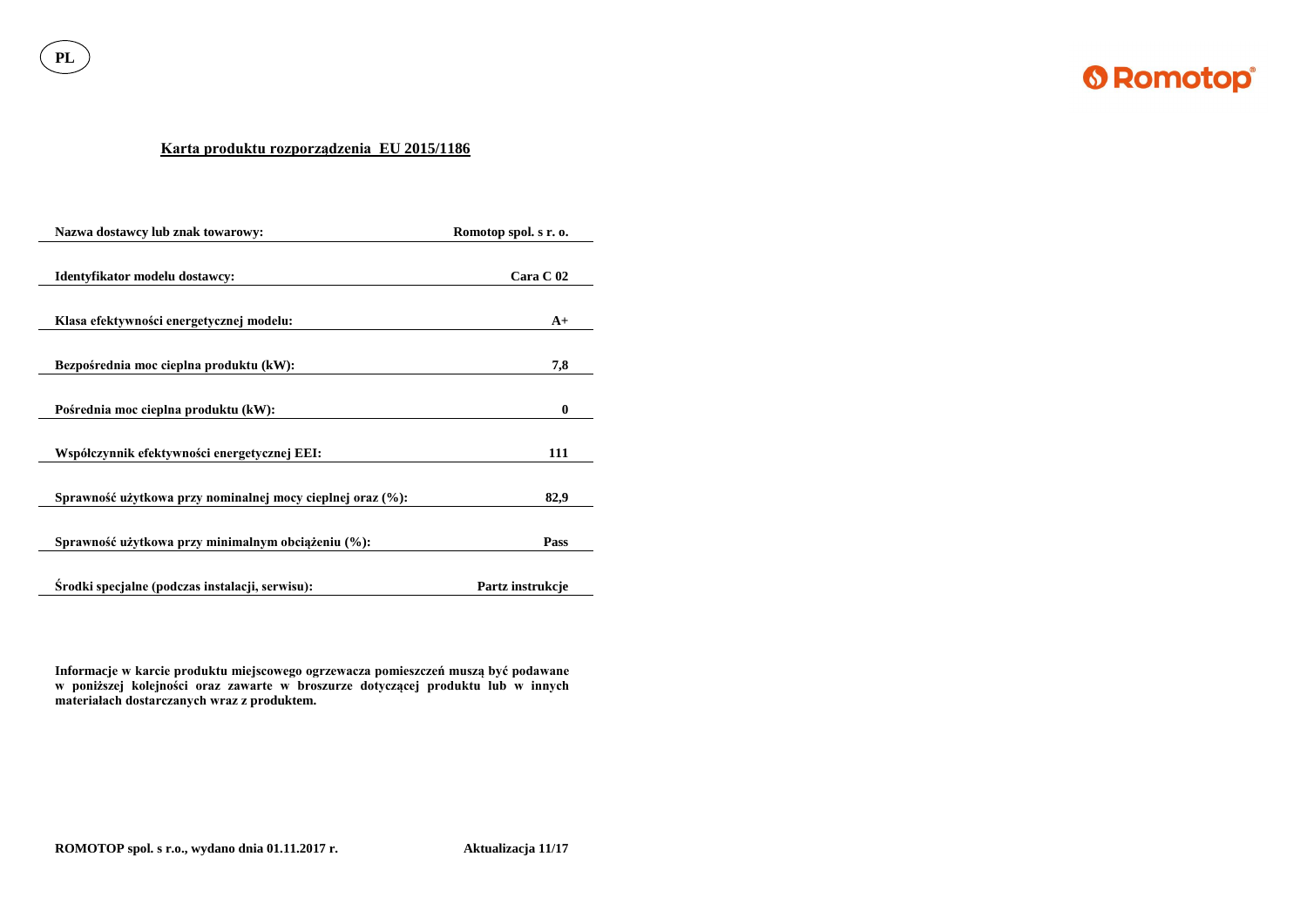

#### **Product sheet under Regulation EU 2015/1186**

**The information in the product sheet of the local space heater shall be provided in the following order and shall be included in the product brochure or other literature provided with the product.**

| <b>Supplier's name or trademark:</b>                        | Romotop spol. s r. o. | Name oder Warenzeichen des Lieferanten:                      | <b>Romotop GmbH</b> |
|-------------------------------------------------------------|-----------------------|--------------------------------------------------------------|---------------------|
|                                                             |                       |                                                              |                     |
| Supplier's model identifier:                                | Cara C 02             | <b>Modellkennung des Lieferanten:</b>                        | Cara C 02           |
|                                                             |                       |                                                              |                     |
| The energy efficiency class of the model:                   | $A+$                  | <b>Energieeffizienzklasse des Modells:</b>                   | $A+$                |
|                                                             |                       |                                                              |                     |
| The direct heat output in (kW):                             | 7,8                   | Direkte Wärmeleistung (kW):                                  | 7,8                 |
|                                                             |                       |                                                              |                     |
| The indirect heat output in $(kW)$ :                        | $\mathbf{0}$          | Indirekte Wärmeleistung (kW):                                | $\mathbf{0}$        |
|                                                             |                       |                                                              |                     |
| The energy efficiency index EEI:                            | 111                   | <b>Energieeffizienzindex EEI:</b>                            | 111                 |
|                                                             |                       |                                                              |                     |
| The useful energy efficiency at nominal heat output $(\%):$ | 82,9                  | Energieeffizienz bei Nennwärmeleistung (%):                  | 82,9                |
|                                                             |                       |                                                              |                     |
| The useful energy efficiency at minimum load $(\%):$        | Pass                  | Energieeffizienz bei Mindestlast (%):                        | <b>Pass</b>         |
|                                                             |                       |                                                              |                     |
| Special requirements (instalation, maintanance):            | See instructions      | Besonderen Vorkehrungen (bei der Installation oder Wartung): | siehe Anleitung     |

# **Produktdatenblatt gemäß Verordnung EU 2015/1186**

**Die Angaben auf dem Produktdatenblatt des Einzelraumheizgerätes sind in nachstehender Reihenfolge aufzuführen und in die Produktbroschüre oder andere mit dem Produkt bereitgestellte Unterlagen aufzunehmen.**